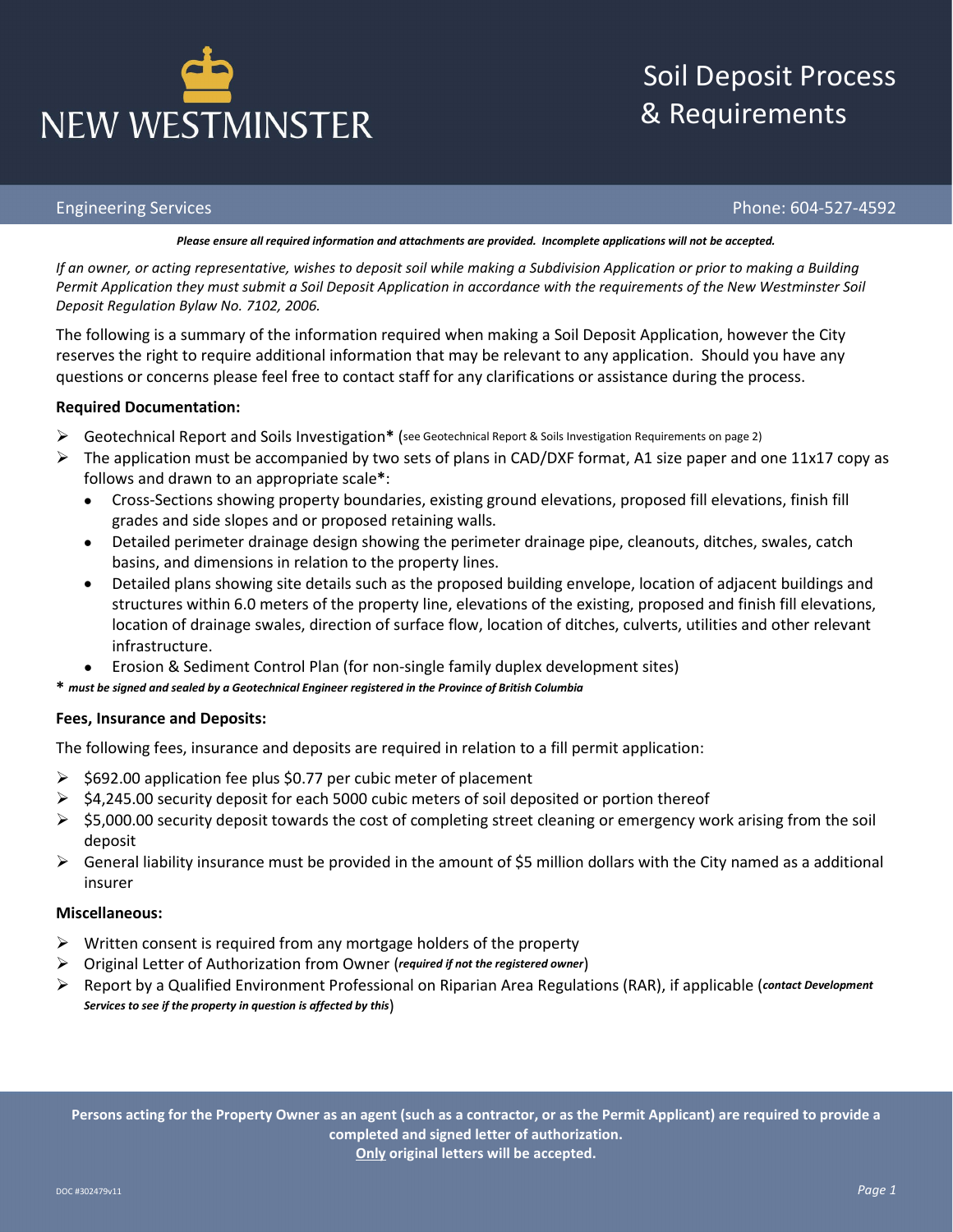## Soil Deposit Process & Requirements

## Engineering Services Phone: 604-527-4592

## **Geotechnical Report and Soils Investigation Requirements:**

*The plans noted above must be accompanied by a Geotechnical Report prepared by a Qualified Professional Engineer registered in British Columbia with a background in Geotechnical Engineering. The report will need to address both the soil placement on the property and the technical building issues related to pile foundations, retaining walls, drainage and bearing capacity of soil as applicable. The Geotechnical Report must be site specific.*

## **The following items must be included in the geotechnical report; failure to do so may result in delayed acceptance and/or possible rejection of the report.**

- $\triangleright$  legal description of the lot
- $\triangleright$  purpose of the report
- $\triangleright$  site description and proposed development
	- proposed main floor elevation
	- identification of the flood construction level (*if applicable*)
- $\triangleright$  field investigation
- $\triangleright$  soil and groundwater conditions
- $\triangleright$  conclusion and recommendations
	- confirmation that the proposed development is feasible
	- fill placement and pre-loading recommendations and any anticipated short and long term settlement
	- duration of pre-loading as applicable
	- when the foundation can be constructed following primary consolidation
	- recommendations for settlement gauge and piezometer installations
	- recommendations for driveway, sidewalk and site preparation
	- confirmation that the fill placement can be carried out safely without causing damage to adjoining buildings or structures, utilities, infrastructure or undue settlement of neighbouring lands
	- adjoining property will not be subject to flooding as a result of fill placement
- $\triangleright$  pile foundation
	- confirmation that there will be no potential damage to adjacent structures from pile driving
- $\triangleright$  lot grading
- $\triangleright$  methane gas
	- reference methane gas barrier or ventilation system
- $\triangleright$  methods used to prevent potential damage to services to dwellings
- $\triangleright$  review and inspection services required by the geotechnical engineer
- $\triangleright$  detailed borehole logs and site plan locating the boreholes

The report must be signed and sealed by a Professional Engineer registered in the Province of British Columbia.

If a subsidence covenant is not already registered on the lands, provide a one page summary of the geotechnical report called "Schedule A" and attach it to the subsidence covenant to be registered on title. This summary needs to include the wording; "*the subject parcel of the land may be used safely for the intended use*" either residential or commercial as applicable to the specific zoning of the land. In addition, it should make reference to the lot grading plan.

**Persons acting for the Property Owner as an agent (such as a contractor, or as the Permit Applicant) are required to provide a completed and signed letter of authorization. Only original letters will be accepted.**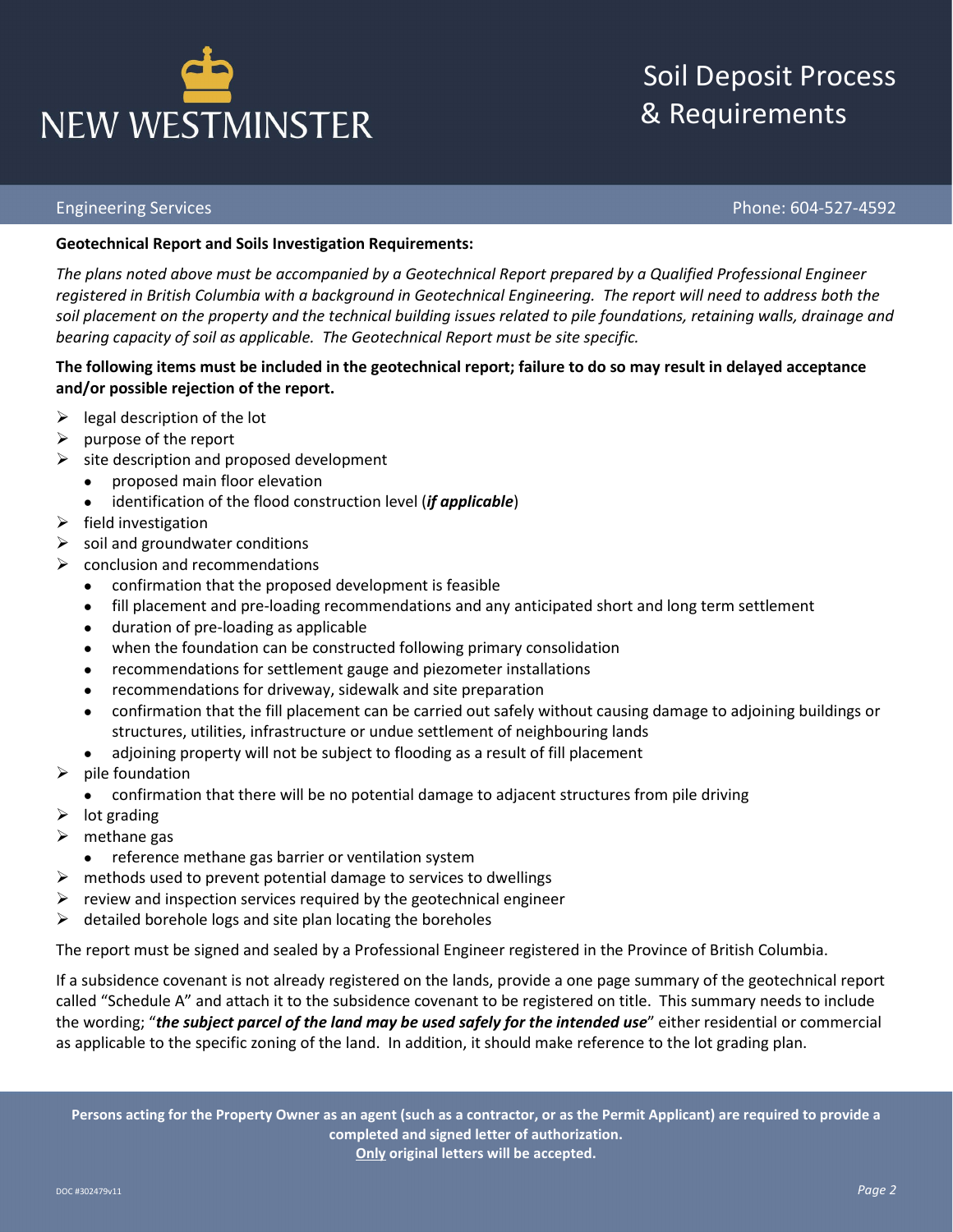|    | <b>Engineering Services</b>                                                                                                                                                                                                 | Phone: 604-527-4592      |  |  |  |
|----|-----------------------------------------------------------------------------------------------------------------------------------------------------------------------------------------------------------------------------|--------------------------|--|--|--|
|    | Please ensure all required information and attachments are provided. Incomplete applications will not be accepted.                                                                                                          |                          |  |  |  |
|    | APPLICATION FOR PERMISSION TO DEPOSIT SOIL AND/OR OTHER MATERIAL                                                                                                                                                            |                          |  |  |  |
| 1. | 1/We                                                                                                                                                                                                                        |                          |  |  |  |
|    | (Full Name)                                                                                                                                                                                                                 |                          |  |  |  |
|    | of<br>(Address)                                                                                                                                                                                                             | (Phone Number)           |  |  |  |
|    | hereby apply for a permit to deposit soil or other material upon the following lands:                                                                                                                                       |                          |  |  |  |
|    | <b>Address:</b>                                                                                                                                                                                                             |                          |  |  |  |
|    | <b>Legal Description:</b>                                                                                                                                                                                                   |                          |  |  |  |
|    |                                                                                                                                                                                                                             |                          |  |  |  |
| 2. | The registered owner of the lands (if not the applicant)                                                                                                                                                                    |                          |  |  |  |
|    | is:                                                                                                                                                                                                                         |                          |  |  |  |
|    | of:                                                                                                                                                                                                                         |                          |  |  |  |
|    | (Address)                                                                                                                                                                                                                   | (Phone Number)           |  |  |  |
|    | and an original Letter of Authorization from the owner authorizing this application is attached hereto.                                                                                                                     |                          |  |  |  |
| 3. | Consent from mortgage holder(s) of the property or properties                                                                                                                                                               | $\Box$ Yes<br>$\Box N/A$ |  |  |  |
|    | Name & Address of the Financial Institution:                                                                                                                                                                                |                          |  |  |  |
|    | As the mortgage holders we have no objection to the proposed fill placement taking place on this property.                                                                                                                  |                          |  |  |  |
|    | (Authorized Signature & Full Name or Stamp)                                                                                                                                                                                 | (Date)                   |  |  |  |
| 4. | The ground area of the deposit is _______________________ hectares.                                                                                                                                                         |                          |  |  |  |
| 5. | The estimated total volume of the deposit is entitled and cubic metres.                                                                                                                                                     |                          |  |  |  |
| 6. | The estimated total volume of the deposit to remain on the deposit site after surcharge removal is<br>cubic metres.                                                                                                         |                          |  |  |  |
| 7. | The proposed date of commencement of the deposit operation is __________________________________;                                                                                                                           |                          |  |  |  |
| 8. | The required permit fee of \$692.00 plus \$0.77 per cubic metre of initial deposit is included with this application.<br>Any permit renewal will incur fees as outlined in Section 10 of the Soil Deposit Regulation Bylaw. |                          |  |  |  |
| 9. | To find out if this site is located in an area affected by Riparian Area Regulations (RAR), please see Development<br>Services prior to making application.                                                                 |                          |  |  |  |
|    | Persons acting for the Property Owner as an agent (such as a contractor, or as the Permit Applicant) are required to provide a<br>completed and signed letter of authorization.                                             |                          |  |  |  |

**Only original letters will be accepted.**